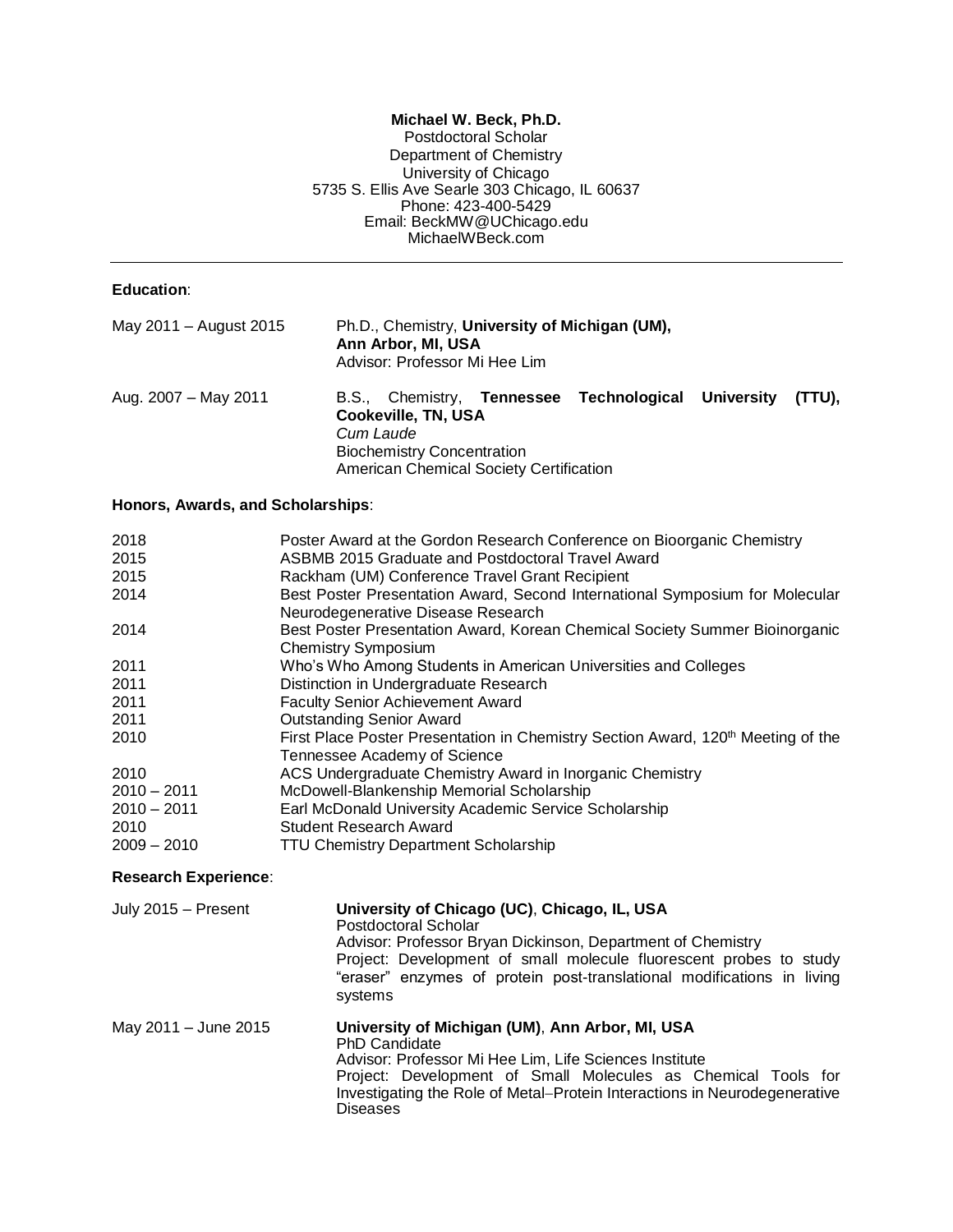| Jan. 2014 - Feb. 2015                          | Ulsan National Institute of Science and Technology (UNIST), Ulsan,<br>South Korea<br><b>Visiting Research Scholar</b><br>Advisor: Professor Mi Hee Lim, Department of Chemistry<br>Project: Development of Small Molecules as Chemical Tools for<br>Investigating the Role of Metal-Protein Interactions in Neurodegenerative<br><b>Diseases</b> |
|------------------------------------------------|--------------------------------------------------------------------------------------------------------------------------------------------------------------------------------------------------------------------------------------------------------------------------------------------------------------------------------------------------|
| Dec. 2007 - May 2011                           | <b>Tennessee Technological University (TTU),</b><br>Cookeville, TN, USA<br>Undergraduate Research Assistant<br>Advisor: Professor Edward Lisic, Department of Chemistry<br>Project: Synthesis, Characterization, and Antimicrobial Studies of Cu(II)<br>and Pd(II) Thiosemicarbazone Complexes                                                   |
| June 2010 - Aug. 2010                          | Colgate-Palmolive Company, Piscataway, NJ, USA<br>2010 Global Research and Development Summer Internship<br>Project: Development of Near-IR Spectroscopy Methods for Analyzing<br>Soap Bar Constituents and Deposition of Active Ingredients on to Skin                                                                                          |
| <b>Teaching Experience:</b>                    |                                                                                                                                                                                                                                                                                                                                                  |
| Aug. 2013 - Dec. 2013                          | University of Michigan (UM), Department of Chemistry,<br>Ann Arbor, MI, USA<br><b>Graduate Student Instructor</b><br>CHEM 211 Honors: Investigations in Chemistry (Laboratory)                                                                                                                                                                   |
| Jan. 2013 - May 2013                           | University of Michigan (UM), Department of Chemistry,<br>Ann Arbor, MI, USA<br><b>Graduate Student Instructor</b><br>CHEM 211: Investigations in Chemistry (Laboratory)                                                                                                                                                                          |
| Aug. 2011 - May 2012,<br>Aug. 2012 - Dec. 2012 | University of Michigan (UM), Department of Chemistry,<br>Ann Arbor, MI, USA<br><b>Graduate Student Instructor</b><br>CHEM 216: Organic Chemistry Synthesis and Characterization of Organic<br>Compounds (Laboratory)                                                                                                                             |

## **Publications**:

- 1. Qiu, T.; Kathayat, R. S.; Cao, Y.; **Beck, M. W.**; Dickinson, B. C. *Biochemistry* **2017**, *57*, 221. "A Fluorescent Probe with Improved Water Solubility Permits the Analysis of Protein S-Depalmitoylation Activity in Live Cells"
- 2. **Beck, M. W.**; Derrick, J.S.; Suh, J.-M.; Kim, M.; Korshavn, K. J.; Kerr, R. A.; Cho, W. J.; Larsen, S. D.; Ruotolo, B. T.; Ramamoorthy, A.; Lim, M. H. *ChemMedChem* **2017**, *12*, 1828. "Minor Structural Variations of Small Molecules Tune Regulatory Activities Toward Pathological Factors in Alzheimer's Disease"
- 3. **Beck, M. W.**; Kathayat, R. S; Cham, C. M.; Chang, E. B.; Dickinson, B. C. *Chem. Sci.* **2017***, 8,* 7588*. "*Michael Addition-Based Probes for Ratiometric Fluorescence Imaging of Protein S-Depalmitoylases in Live Cells and Tissues"
- 4. **Beck, M. W.**; Derrick, J. S.; Kerr, R. A.; Oh, S. B.; Cho, W. J.; Lee, S. J. C.; Ji, Y.; Han, J.; Tehrani, Z. A.; Suh, N.; Kim, S.; Larsen, S. D.; Kim, K. S.; Lee, J.-Y.; Ruotolo, B. T.; Lim, M. H. *Nature Commun.* **2016***, 7,* 13115*. "*Structure-Mechanism-Based Engineering of Chemical Regulators Targeting Distinct Pathological Factors in Alzheimer's Disease*"*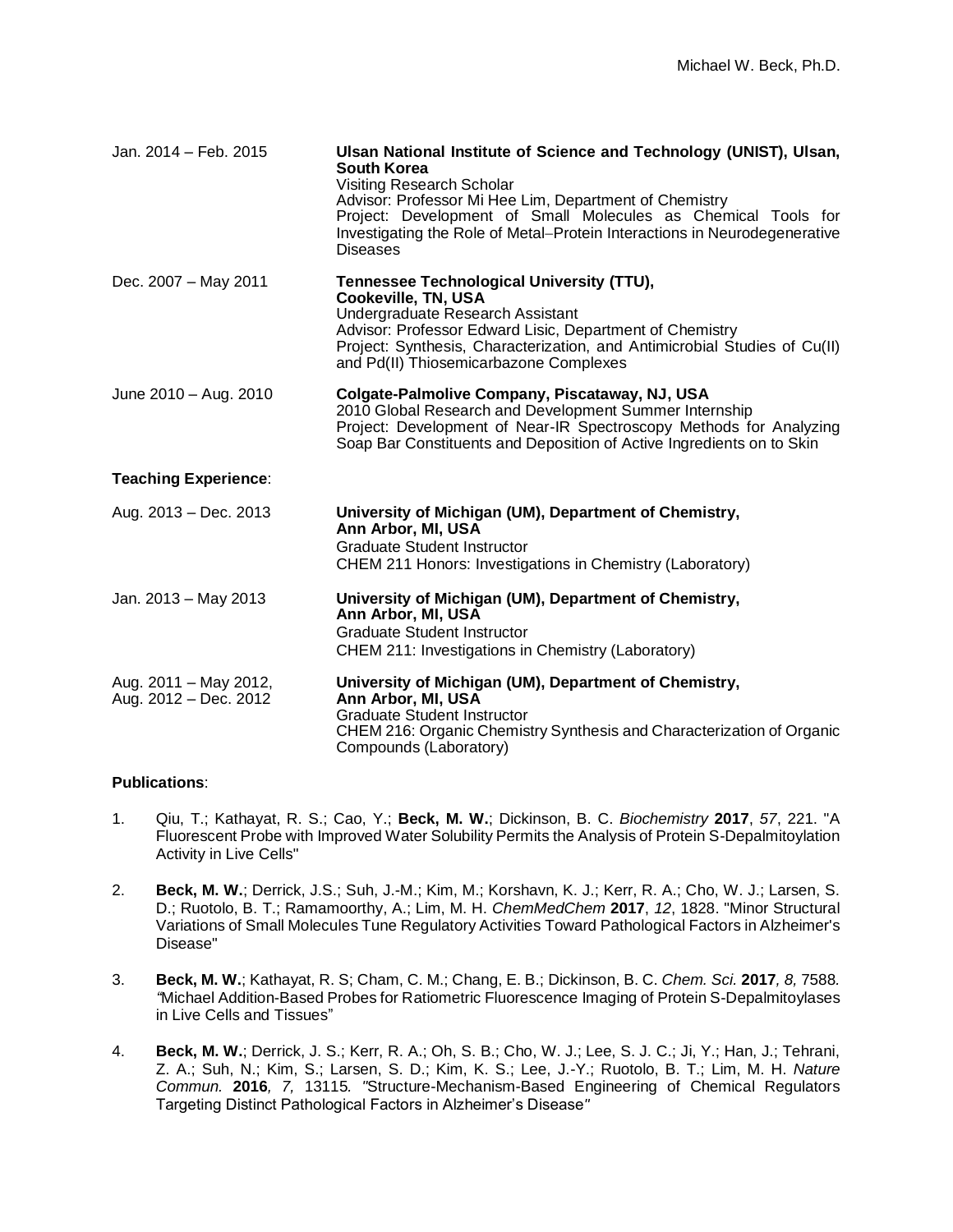- 5. **Beck**, **M. W.**; Oh, S. B.; Kerr, R. A.; Lee, H. J.; Kim, S. H.; Kim, S.; Jang, M.; Ruotolo, B. T.; Lee, J.- Y.; Lim, M. H. *Chem. Sci.*, **2015**, *6*, 1879. "A Rationally Designed Small Molecule for Identifying an *In Vivo* Link of Metal–Amyloid-β Complexes to the Pathogenesis of Alzheimer's Disease" \*Recommended as "Very Good" on Faculty of 1000 DOI: 10.3410/f.725725194.793509037.
- 6. **Beck**, **M. W.**; Pithadia, A. S.; DeToma, A. S.; Korshavn, K. J.; Lim, M. H. Chapter 10: Ligand Design to Target and Modulate Metal-Protein Interactions in Neurodegenerative Diseases. In *Ligand Design in Medicinal Inorganic Chemistry* John Wiley & Sons: Chichester, West Sussex, **2014**, pp 256-286. \*Featured in *Angew. Chem. Int. Ed.*, **2015**, *54*, 2324.
- 7. Liu, Y.; Kochi, A.; Pithadia, A. S.; Lee, S.; Nam, Y.; **Beck, M. W**.; He, X.; Lee, D.; Lim, M. H. *Inorg. Chem.,* **2013***, 52,* 8121. "Tuning Reactivity of Diphenylpropynone Derivatives with Metal-Associated Amyloid-β Species via Structural Modifications"
- 8. Pithadia, A. S.; Kochi, A.; Soper, M. T.; **Beck, M. W.**; Liu, Y.; Lee, S.; DeToma, A. S.; Ruotolo, B. T.; Lim, M. H. *Inorg. Chem.* **2012**, *51*, 12959. "Reactivity of Diphenylpropynone Derivatives Toward Metal-Associated Amyloid-β Species"

## **Presentations**:

1. 2018 Gordon Research Conference on Bioorganic Chemistry, Andover, NH, June 10-15, 2018 (Poster Presentation) **Beck, M. W.**; Trotzuk, E. F.; Azizi, S.-A.; Choi, W.; Dickinson, B. C. "Ratiometric Fluorescent Probes to Interrogate the Regulation of Cell Signaling by Protein *S*-Depalmitoylases"

## \**Poster Award*

2. The 63<sup>rd</sup> ASMS Conference on Mass Spectrometry and Allied Topics, St. Louis, MO, May 31, 2015 (Oral Presentation) Kerr; R. A.; Nam, Y.; **Beck, M. W.**; Lim, M. H.; Ruotolo, B. T. "Ion Mobility-Mass Spectrometry for Screening Libraries of Rationally-designed Bifunctional Small

Molecule Libraries Capable of Chemical and Structural Amyloid Modulation"

3. Oral Dissertation Defense, University of Michigan, Ann Arbor, MI, May 6, 2015 (Oral Presentation) **Beck, M. W.**

"Development of Small Molecules as Chemical Tools for Investigating the Role of Metal−Protein Interactions in Neurodegenerative Diseases"

- 4. Experimental Biology 2015, Boston, MA, March 31, 2015 (Poster Presentation) **Beck, M. W.**; Oh, S. B.; Kerr, R. A.; Lee, H. J.; Kim, S. H.; Kim, S.; Jang, M.; Ruotolo, B. T.; Lee, J.- Y.; Lim, M. H. "Modulation of Metal–Amyloid- Reactivity by a Rationally Designed Small Molecule for Elucidating the In Vivo Link of Metal–Amyloid-B Complexes to the Pathogenesis of Alzheimer's Disease"
- 5. The 2<sup>nd</sup> International Symposium for Molecular Neurodegenerative Disease Research, KAIST, Daejeon, South Korea, August 22, 2014 (Poster Presentation) **Beck**, **M. W.**; Oh, S.B.; Kerr, R.; Lee, H. J.; Kim, S. H.; Kim, S.; Jang, M.; Ruotolo, B. T.; Lee, J.-Y.; Lim, M. H. "Metamorphosizing the Reactivity of Metal–Amyloid-β Complexes to Profile Their Relation to the Pathology of Alzheimer's Disease"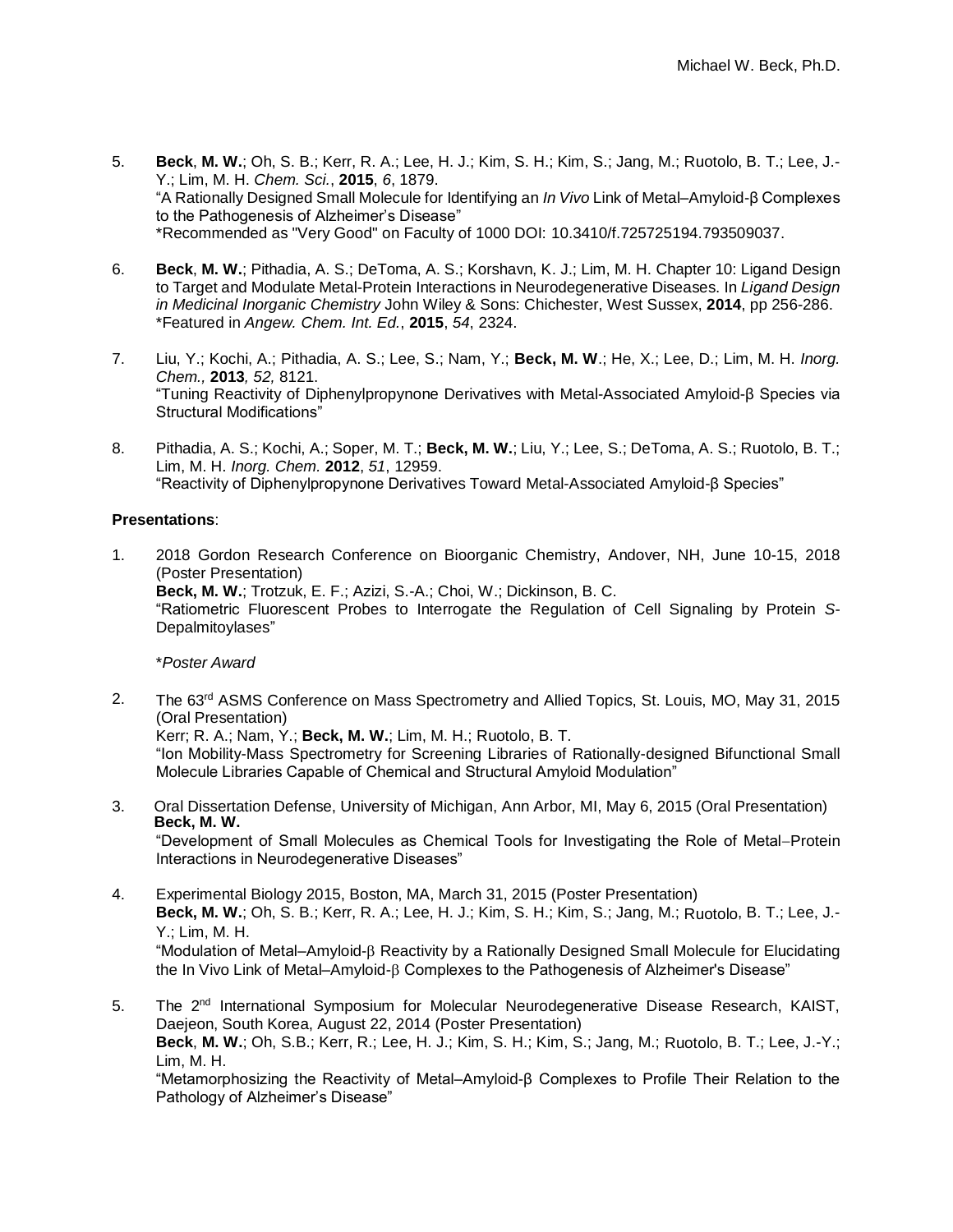#### *\*Awarded best poster presentation*

6. The 2014 Korean Chemical Society Summer Bioinorganic Chemistry Symposium, Suanbo, South Korea, July 11, 2014 (Poster Presentation)

**Beck**, **M. W.**; Oh, S.B.; Kerr, R.; Lee, H. J.; Kim, S. H.; Kim, S.; Jang, M.; Ruotolo, B. T.; Lee, J.-Y.; Lim, M. H.

"Metamorphosizing the Reactivity of Metal–Amyloid-β Complexes to Profile Their Relation to the Pathology of Alzheimer's Disease"

### *\*Awarded best poster presentation*

- 7. The 62<sup>nd</sup> ASMS Conference on Mass Spectrometry and Allied Topics, Baltimore, MD, June 17, 2014 (Oral Presentation) Kerr, R. A.; Derrick, J. S.; **Beck, M. W.;** Nam, Y.; Ruotolo, B. T.; Lim, M. H. "Ion Mobility-Mass Spectrometry for Screening Amyloid Formation Inhibitors within Rationallydesigned Bifunctional Small Molecule Libraries"
- 8. Invited Talk to The TTU ACS Student Affiliate Chapter, Cookeville, TN, December 3, 2013 (Oral Presentation)

**Beck, M. W.**

"Structure-Reactivity Relationship of Diphenylpropynone Derivatives as Bifunctional Chemical Tools to Study Alzheimer's Disease"

- 9. The 2013 Vaughn Symposium, Ann Arbor, MI, August 8, 2013 (Poster Presentation) **Beck, M. W.**; Charon, J. P; Gosh, A.; Lim, M. H. "Design and Development of Pyridinylmethylamine Derivatives as Chemical Tools to Study the Role of Metal–Amyloid-β Species in Alzheimer's Disease"
- 10. The 3<sup>rd</sup> Annual TTU Chemistry Department Distinction in Research Seminar, Cookeville, TN, April 21, 2011 (Oral Presentation) **Beck, M. W.**; Reilly, S. W.; Beck, C. N.; Carr, M.; Holcomb, V. L; Ventrice, J.; Swindle, R. L.; Steelman, K; Lisic, E. C. "Synthesis and Antimicrobial Studies of Acetylpyrazine-Thiosemicarbazone Compounds"
- 11. The 241<sup>st</sup> National Meeting of the American Chemical Society, Anaheim, CA, March 28, 2011 (Poster Presentation) **Beck, M. W**.; Beck, C. N.; Reilly, S. W.; Carr, M.; Holcomb, V. L; Ventrice, J.; Lisic, E. C. "Synthesis and Antimicrobial Studies of Acetylpyrazine-Thiosemicarbazone Compounds."
- 12. The 120<sup>th</sup> Meeting of the Tennessee Academy of Science, Cookeville, TN, November 19, 2010 (Poster Presentation) **Beck, M. W.**; Reilly, S. W.; Swindle, R. L.; Lisic, E. C. "Synthesis and Biological Studies of Palladium (II) Acetylpyrazine Thiosemicarbazone Complexes"

*\*Awarded first place poster presentation in chemistry section*

- 13. The 5<sup>th</sup> Annual Tennessee Tech University Student Research Day, Cookeville, TN, April 15, 2010 (Poster Presentation) **Beck, M. W.**; Reilly, S. W.; Swindle, R. L.; Lisic, E. C. "Synthesis and Biological Studies of Palladium (II) Acetylpyrazine Thiosemicarbazone Complexes"
- 14. The 239<sup>th</sup> National Meeting of the American Chemical Society, San Francisco, CA, March 22, 2010 (Poster Presentation) **Beck, M. W.**; Reilly, S. W.; Swindle, R. L.; Lisic, E. C. "Synthesis and Biological Studies of Palladium (II) Acetylpyrazine Thiosemicarbazone Complexes"